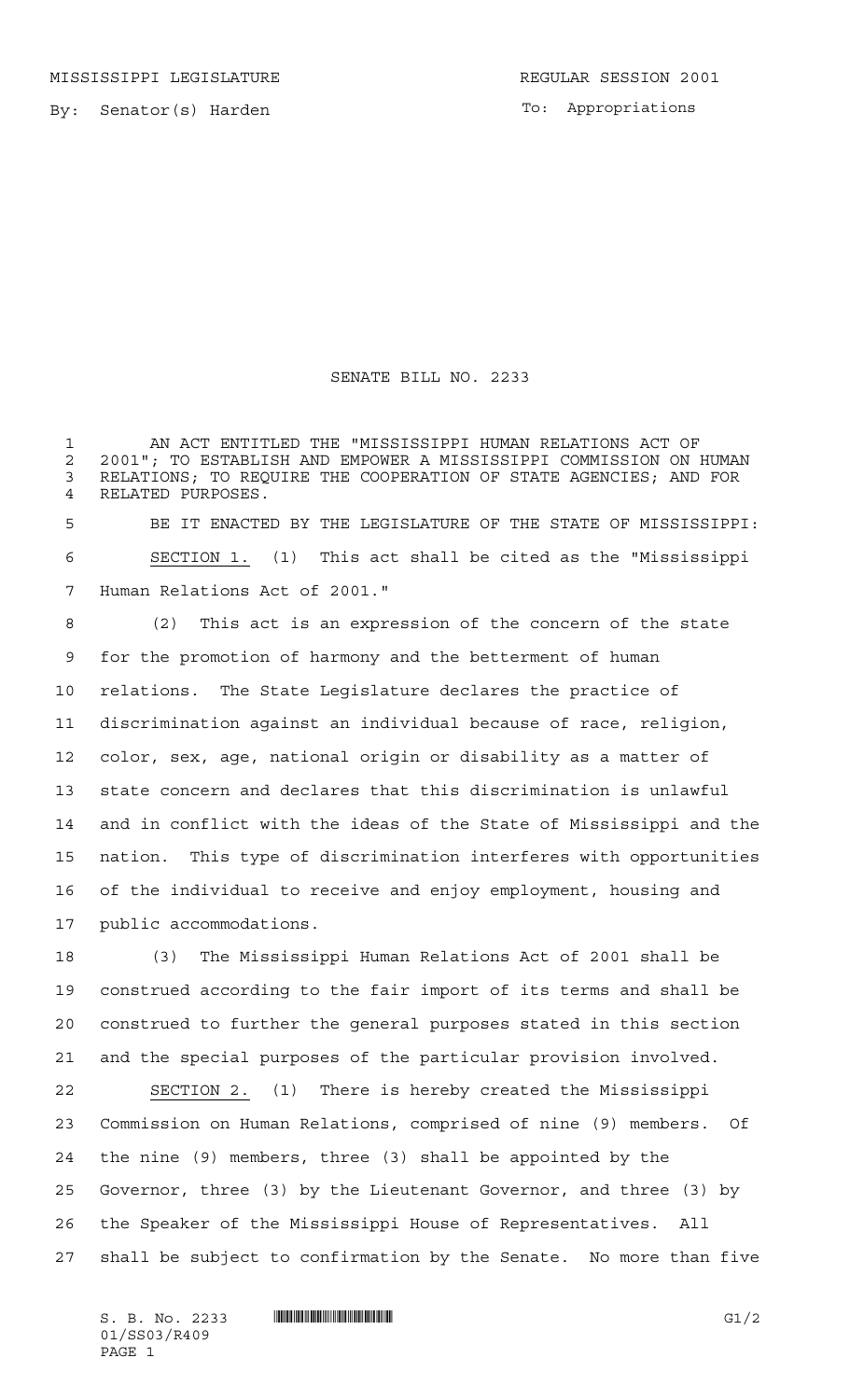(5) of the members shall at any time be of the same political party.

 (2) The Governor shall appoint a member from the body to serve as chairperson for a two-year term of office.

 (3) The members of the commission must be broadly representative of various racial, gender, religious, ethnic, socioeconomic, political and professional or trade groups within the state; and at least one (1) member of the commission shall be sixty (60) years of age or older.

 (4) The term of office of each member of the commission shall be six (6) years; except that members first taking office shall serve as designated by the appointing authority as follows:

 (a) One (1) person for a term of two (2) years; (b) One (1) person for a term of four (4) years; and (c) One (1) person for a term of six (6) years. (5) A member chosen to fill a vacancy otherwise than by expiration of term shall be appointed for the unexpired term of

the member whom such appointee is to succeed.

 (6) Any vacancy in the commission shall not affect its powers and shall be filled in the same manner and subject to the same limitation with respect to party affiliation as the original appointment was made.

 (7) The Governor may suspend a member of the commission only for just cause, subject to removal or reinstatement by the Senate. (8) Five (5) members shall constitute a quorum for the conduct of business; however, the commission may establish subcommittees of not less than three (3) of its members to exercise its powers under the Mississippi Human Relations Act of 2001, subject to such procedures and limitations as the commission may provide by rule.

 (9) The members of the Mississippi Human Relations Commission shall be reimbursed for actual expenses incurred in the performance of their duties, and shall receive a per diem as

S. B. No. 2233 **. SECONDER SPECIFICAL EXAMPLE A** 01/SS03/R409 PAGE 2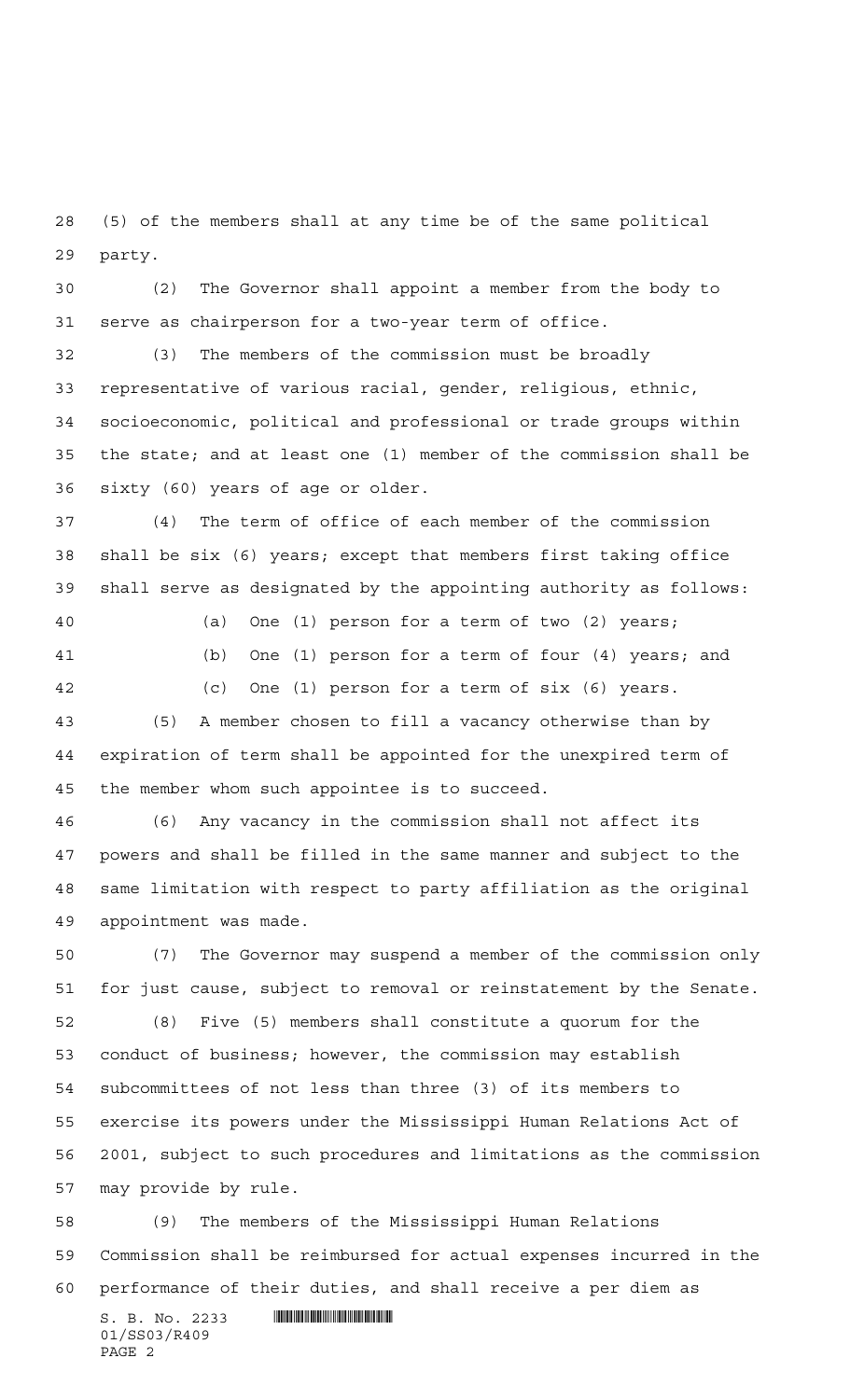authorized by Section 25-3-69, Mississippi Code of 1972, for attending official meetings of the commission.

 (10) The commission created by this act is assigned to the Office of the Governor for budgetary administrative purposes. The commission, in the performance of its duties pursuant to the Mississippi Human Relations Act of 2001, shall not operate as an independent body.

 (11) The commission shall be funded through the Office of the Governor.

 SECTION 3. The commission shall promote and encourage fair treatment and equal opportunity for all persons regardless of race, color, religion, sex, national origin, age or disability and mutual understanding and respect among all members of all economic, social, racial, gender, religious and ethnic groups, and shall endeavor to eliminate discrimination against, and antagonism between, religious, racial and ethnic groups.

 SECTION 4. Within the limitations provided by law, the commission shall have the following powers:

(a) To maintain an office in Jackson;

 (b) To meet and exercise its powers within the state; (c) To appoint an executive director and such other staff as necessary, to fix their compensation with the approval of the Governor, and to delegate any of its functions and duties to its employees in the interest of efficient management of the appropriations and resources of the agency;

 (d) To cooperate with federal agencies under the provisions of Titles VI and VII of the 1964 Civil Rights Act, as amended, and Title VIII of the 1968 Civil Rights Act, as amended, in order to achieve the purpose of those acts, and with other federal agencies in order to achieve the purposes of the Mississippi Human Relations Act of 2001;

 (e) To accept public and private grants to help finance its activities;

S. B. No. 2233 **. SECONDER SECONDER SECONDER SECONDER SERVICE** 01/SS03/R409 PAGE 3